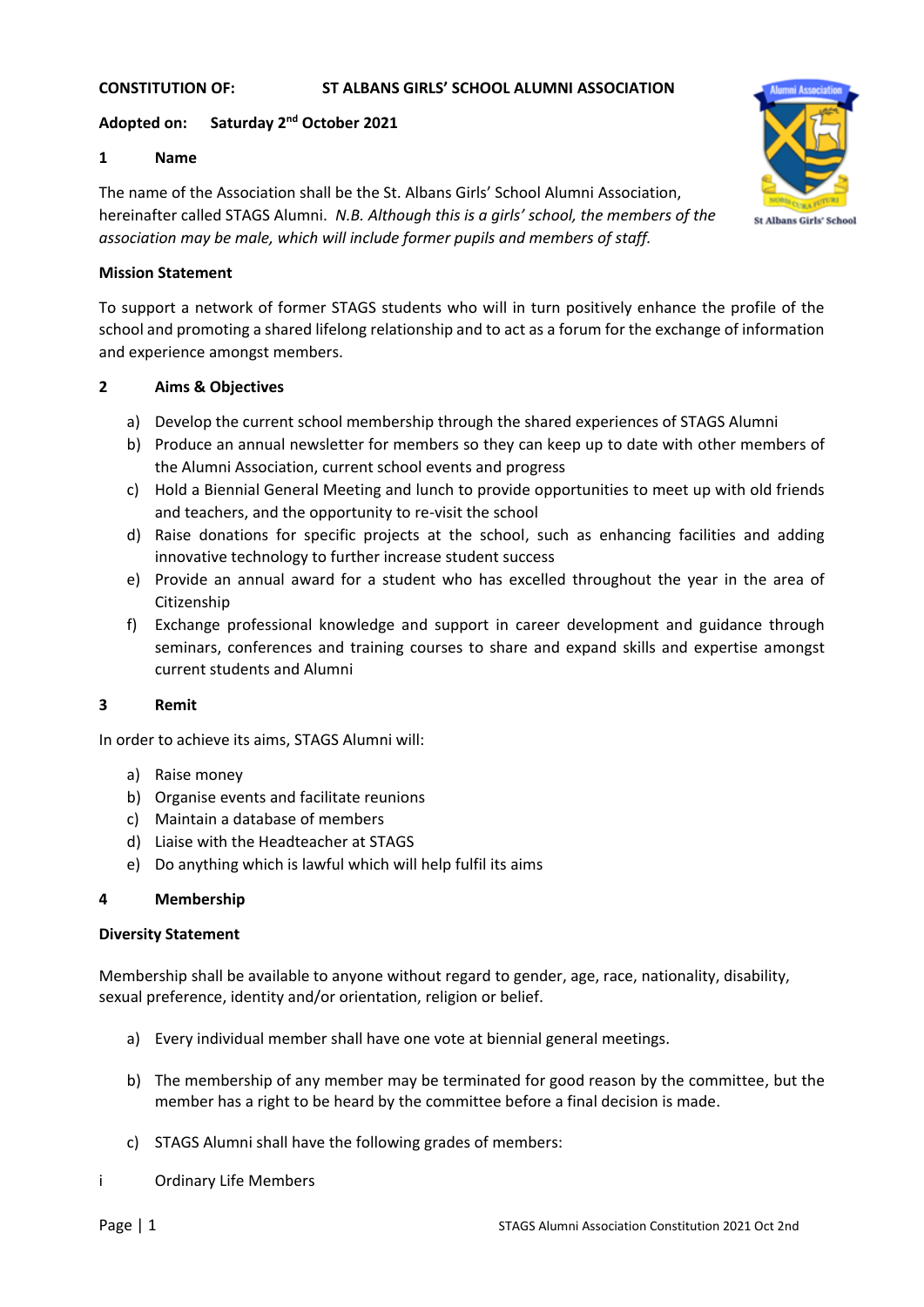Any former pupil of the school shall be eligible to apply to become an Ordinary Life Member of STAGS Alumni.

#### ii Associate Life Members

Any former member of the school staff shall be eligible to apply to become an Associate Life Member of STAGS Alumni.

- iii Honorary Members
	- a Members of the staff of the school shall be appointed Honorary Members of STAGS Alumni during their employment at the school.
	- b STAGS Alumni has the power to appoint anyone it thinks fit as Honorary Members.

### iv Honorary Life Members

STAGS Alumni shall have the power to appoint as Honorary Life Members such persons as it deems to have rendered distinguished service to STAGS Alumni.

### **5 Management**

### **a) PRESIDENT**

- i The President of STAGS Alumni shall be the current Headteacher of the school.
- ii The President of STAGS Alumni shall be entitled to receive notices of/to attend and vote at any meetings of the Association and its committee.

### **b) OFFICERS OF STAGS ALUMNI AND ITS COMMITTEE**

The affairs of STAGS Alumni shall be conducted by its officers and a committee (who shall be elected at the Biennial General Meeting) as follows: -

- a. Officers:
	- President (non-elected) **Chair** Vice-Chair Secretary Treasurer Membership Secretary
- b. Committee Members 1 staff representative At least 4 Ordinary Life Members
- c. Term of Office

No officer or committee member should normally serve on the committee for more than four consecutive years. The only exceptions are the President and the staff representative (exofficio). However, in the event of there being insufficient nominations for the positions of officers and/or committee members, any retiring officer or member may stand for reelection.

#### **c) Committee meetings**

- a. The Committee of the STAGS Alumni shall meet in person or "virtually" not less than twice a year to arrange the activities of STAGS Alumni and to conduct its business.
- b. At each meeting of the Committee the Treasurer shall present a financial summary.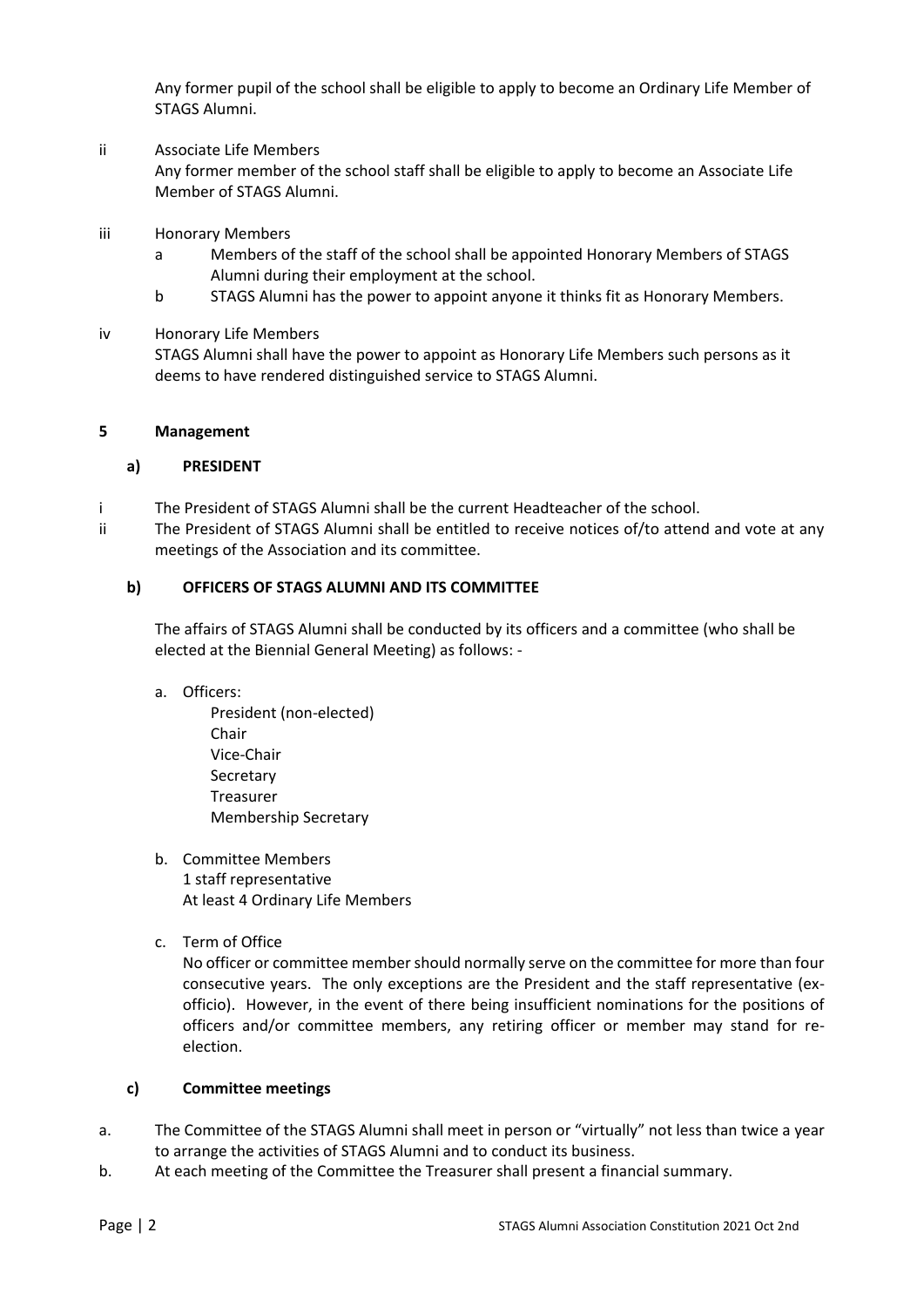- c. The meetings of the Committee shall be chaired by the Chair, Vice-Chair or, in their absence, a Member of the Committee appointed for the purpose of that meeting.
- d. The Committee shall have the power to fill casual vacancies in its membership, to co-opt additional members who shall have power to vote at meetings of the Committee, and to appoint sub-committees. The quorum of the Committee shall be 5 members.

### **6 Duties of the Officers**

The duties of the President are:

- a) To act as a positive advocate of the STAGS Alumni encouraging membership from current pupils and staff
- b) To represent the school's interests
- c) To present a summary at each Committee and Biennial General Meeting, updating members of current school matters
- d) To suggest how STAGS Alumni may spend their donations to the school
- e) To ensure the website details for STAGS Alumni are up to date and celebrate the Association

The duties of the Chair are:

- a) To chair meetings of the committee and the Biennial General Meeting
- b) To ensure the Committee is following the constitution
- c) To represent STAGS Alumni at functions/meetings
- d) To act as spokesperson for STAGS Alumni where necessary
- e) To liaise with other officers of the committee as appropriate

The duties of the Secretary are:

- a) To take and keep minutes of meetings
- b) To prepare the agenda for meetings of the Committee and STAGS Alumni in consultation with the Chair
- c) To manage correspondence
- d) To collect and circulate relevant information within the Committee
- e) To record details of the Honorary Life Members
- f) To liaise with STAGS regarding the Biennial General Meeting and lunch
- g) To maintain an up to date list of contact details of the committee

The duties of the Treasurer are:

- a) To supervise the financial affairs of STAGS Alumni
- b) To present a financial summary at each meeting
- c) To keep proper and accurate accounts that show all monies collected and paid out by STAGS Alumni
- d) To appoint an Honorary Auditor to conduct a biennial audit of accounts

The duties of the Membership Secretary

- a) To maintain the membership list in a timely manner
- b) To communicate with and respond to members via email e.g. requesting items for newsletters, in a timely manner
- c) To send the online version of the Newsletter out to members
- d) To liaise with STAGS regarding addresses of members who are to receive the Newsletter by post
- e) To organise the name badges for Biennial General Meetings
- f) To ensure GDPR rules are complied with